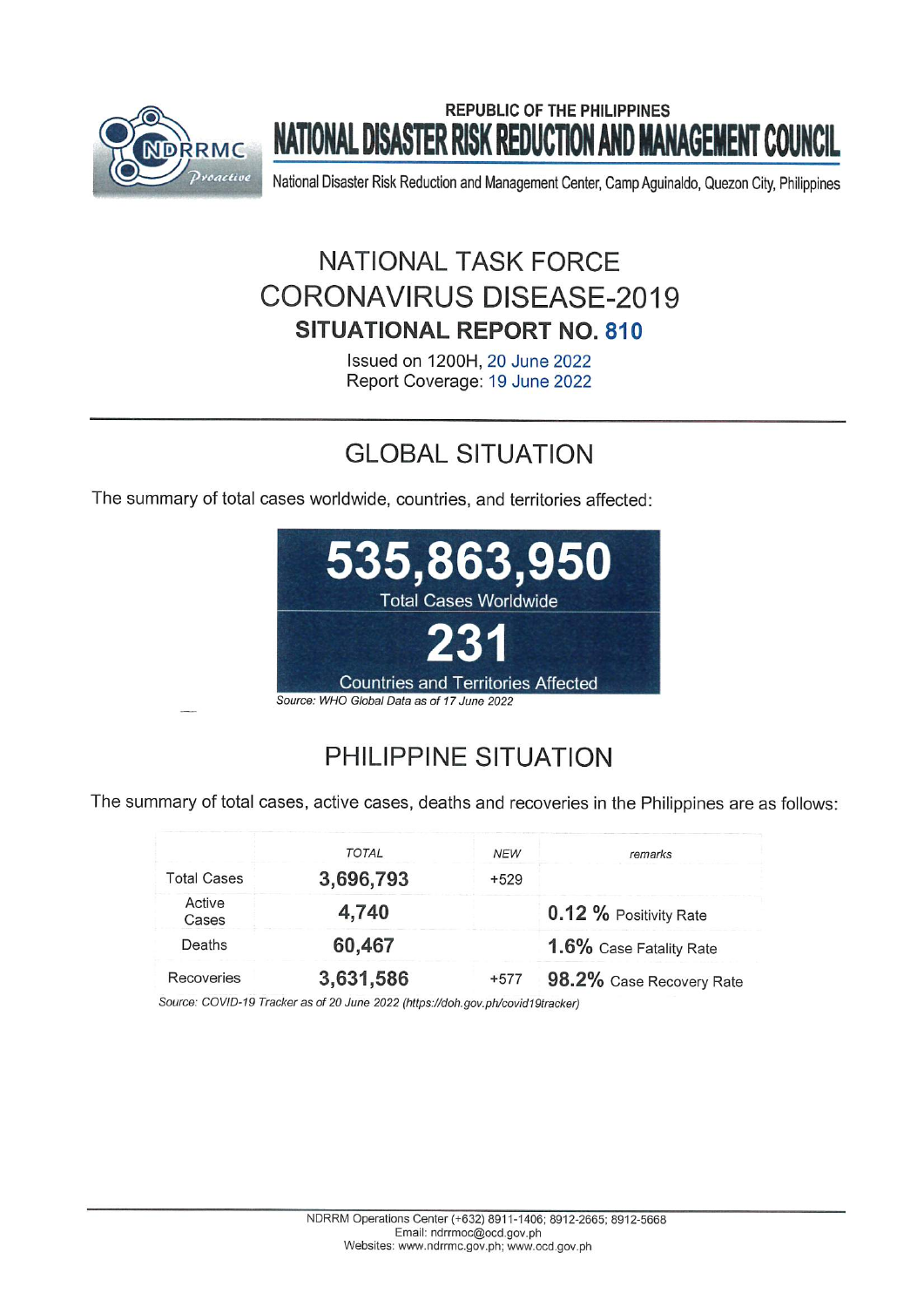# **CASES PER REGION**

The summary of total cases, active cases, deaths and recoveries per Region are as follows:



# STATUS OF ALERT LEVEL SYSTEMS

The summary of Alert Level System as declared by the Interagency Task Force is as follows:



Status of Alert Level System per Region

Source: IATF Resolution No. 168-G, s. 2022

### For the Chairperson, NDRRMC:

**UNDERSECRETARY RICARDO B JALAD** Executive Director, NDRRMC and Administrator, OCD

**REFERENCES: Reports from NOTE:** World Health Organization Other reports are available upon request Office of Civil Defense Department of Health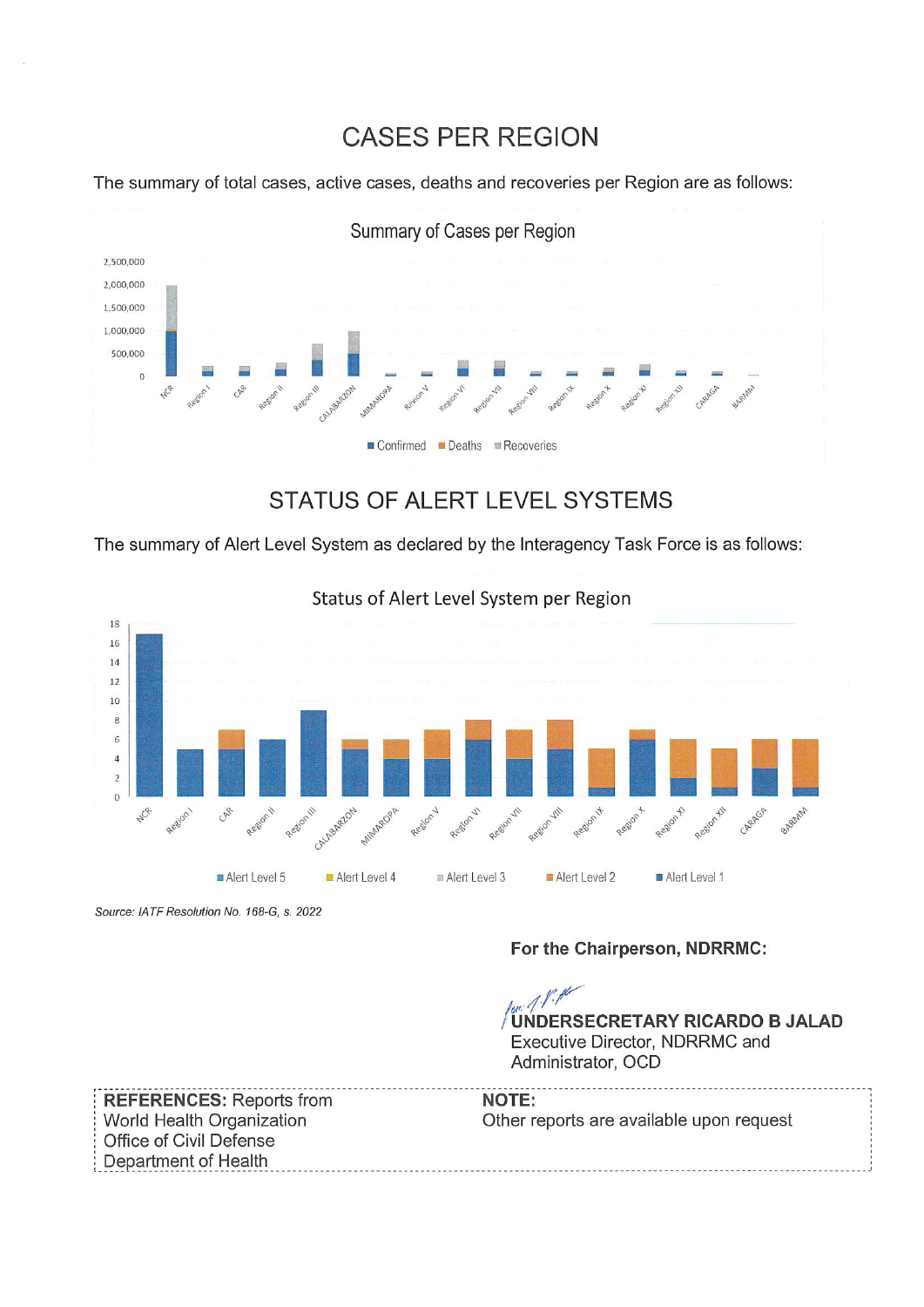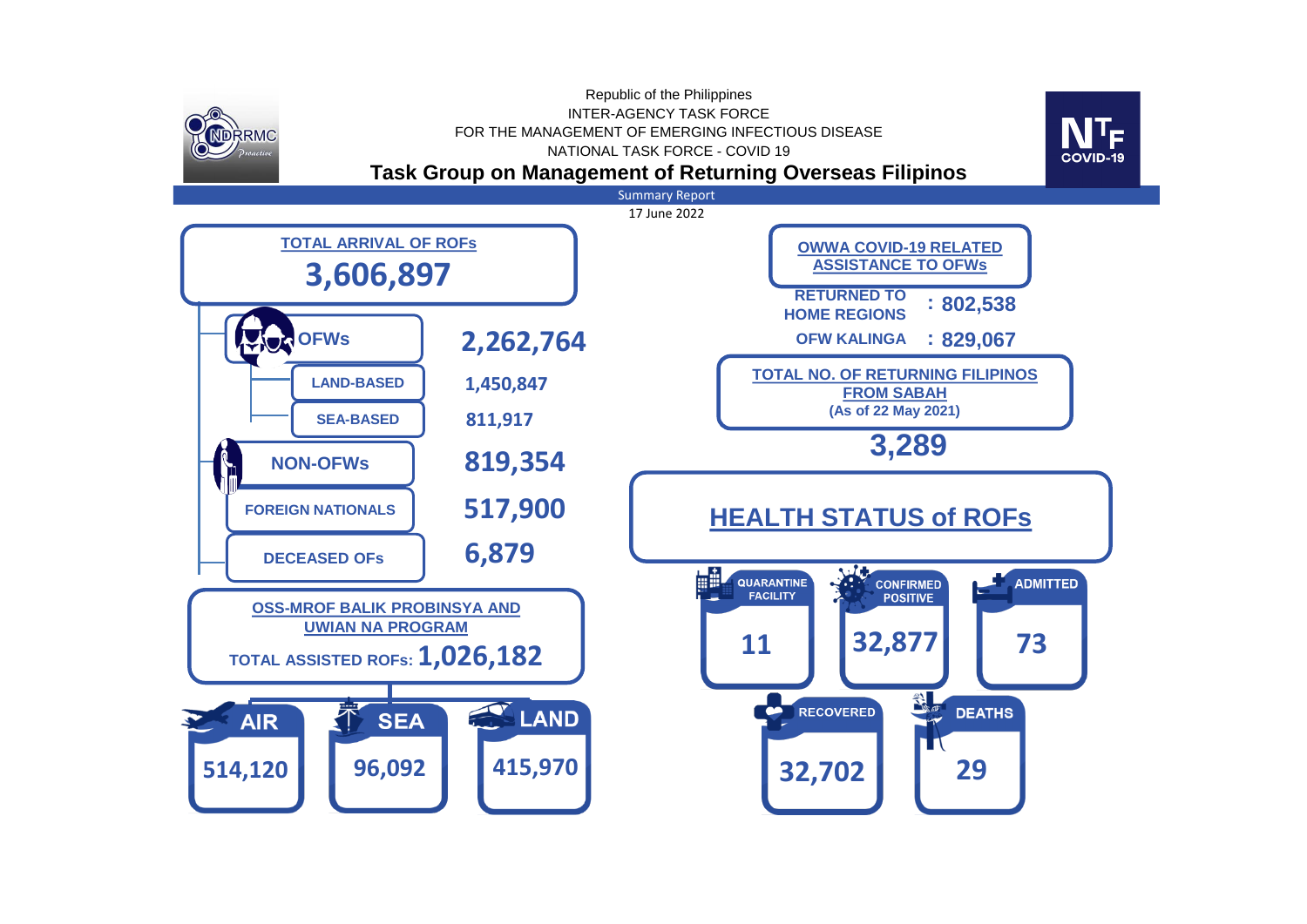

# **Task Group on Management of Returning Overseas Filipinos** Republic of the Philippines<br>INTER-AGENCY TASK FORCE<br>FOR THE MANAGEMENT OF EMERGING INFECTIOUS DISEASE<br>**NATIONAL TASK FORCE AGAINST COVID-19**



#### **TG-MROF Daily Operational Report as of 17 June 2022**

### **ARRIVALS**

|                          | <b>TOTAL ARRIVAL ON AIRPORTS: 3.523.644</b> |                                   |            |                                                         |              |                                  |              |                                                        |              |                                                              |                                    |                                    |                                    |                                        |            |                               |
|--------------------------|---------------------------------------------|-----------------------------------|------------|---------------------------------------------------------|--------------|----------------------------------|--------------|--------------------------------------------------------|--------------|--------------------------------------------------------------|------------------------------------|------------------------------------|------------------------------------|----------------------------------------|------------|-------------------------------|
| <b>ROFs</b>              |                                             | <b>Terminal 1</b>                 |            | NINOY AQUINO INTERNATIONAL AIRPORT<br><b>Terminal 2</b> |              | <b>Terminal 3</b>                |              | <b>CLARK</b><br><b>INTERNATIONAL</b><br><b>AIRPORT</b> |              | <b>MACTAN-CEBU</b><br><b>INTERNATIONAL</b><br><b>AIRPORT</b> | <b>LAOAG</b><br><b>AIRPORT</b>     | <b>DAVAO</b><br><b>AIRPORT</b>     | <b>SUBIC</b><br><b>AIRPORT</b>     | <b>BOHOL-PANGLAO</b><br><b>AIRPORT</b> |            | <b>GRAND TOTAL ARRIVAL OF</b> |
|                          |                                             | (23 April 2020 -<br>16 June 2022) |            | (23 April 2020 -<br>16 June 2022)                       |              | (08 July 2020 -<br>16 June 2022) |              | (05 June 2020 -<br>16 June 2022)                       |              | (28 June 2020 -<br>16 June 2022)                             | (18 June - 16<br><b>June 2022)</b> | (27 June - 16<br><b>June 2022)</b> | (18 June - 16<br><b>June 2022)</b> | (Nov. 18 -<br>16 June 2022)            |            | <b>ROFs</b>                   |
|                          | Now                                         | Cumulative                        | <b>Now</b> | Cumulative                                              | <b>Now</b>   | Cumulative                       | <b>Now</b>   | Cumulative                                             | <b>Now</b>   | Cumulative                                                   | Cumulative                         | Cumulative                         | Cumulative                         | Cumulative                             | <b>Now</b> | Cumulative                    |
| <b>SUBTOTAL</b>          | 4,779                                       | 868,613                           | 2,735      | 990,269                                                 | 6,082        | 1,034,033                        | 865          | 317,768                                                | 561          | 261,709                                                      | 405                                | 27,820                             | 22,808                             | 219                                    | 19,259     | 3,606,897                     |
| <b>OFWs</b>              | 2,190                                       | 614,016                           | 734        | 487,367                                                 | 2,670        | 611,052                          | 391          | 258,810                                                | 127          | 175,995                                                      | 381                                | 17,093                             | 21,511                             | 219                                    | 6,112      | 2,262,764                     |
| Land-based               | 2,022                                       | 488,631                           | 486        | 296,035                                                 | 1,908        | 389,983                          | 283          | 157,531                                                | 105          | 81,989                                                       | 352                                | 16,136                             | 20,036                             | 154                                    | 4,804      | 1,450,847                     |
| Sea-based                | 168                                         | 125,385                           | 248        | 191,332                                                 | 762          | 221,069                          | 108          | 101,279                                                | 22           | 94,006                                                       | 29                                 | 957                                | 1,475                              | 11                                     | 1,308      | 811,917                       |
| <b>NON-OFWS</b>          | 1,011                                       | 139,306                           | 888        | 350,883                                                 | 1,852        | 233,538                          | 177          | 34,532                                                 | 108          | 53,230                                                       | 24                                 | 6,490                              | 1,297                              | 54                                     | 4,036      | 819,354                       |
| <b>Foreign Nationals</b> | 1,578                                       | 115,291                           | 1,113      | 152,019                                                 | 1,560        | 189,443                          | 297          | 24,426                                                 | 326          | 32,484                                                       | $\Omega$                           | 4,237                              |                                    |                                        | 9,111      | 517,900                       |
| <b>Deceased OFs</b>      | 01                                          | 6,879                             |            |                                                         |              |                                  |              |                                                        |              |                                                              |                                    |                                    |                                    |                                        |            | 6,879                         |
|                          | <b>TOTAL ARRIVAL ON SEAPORTS: 76,374</b>    |                                   |            |                                                         |              |                                  |              |                                                        |              |                                                              |                                    |                                    |                                    |                                        |            |                               |
| <b>ROFs</b>              |                                             | <b>MANILA</b>                     |            | <b>CEBU</b>                                             |              | <b>SUBIC</b>                     |              | <b>BATAAN</b>                                          |              | <b>TAWI-TAWI/</b><br><b>ZAMBOANGA</b>                        |                                    | <b>DAVAO</b>                       |                                    | <b>BATANGAS</b>                        |            |                               |
|                          | <b>Now</b>                                  | Cumulative                        | <b>Now</b> | Cumulative                                              | <b>Now</b>   | Cumulative                       | <b>Now</b>   | Cumulative                                             | <b>Now</b>   | Cumulative                                                   | <b>Now</b>                         | Cumulative                         | <b>Now</b>                         | Cumulative                             |            |                               |
| <b>SUBTOTAL</b>          | 01                                          | 68,366                            | $\Omega$   | 1,244                                                   | $\mathbf{0}$ | 1,591                            | $\mathbf{0}$ | 1,422                                                  | $\mathbf{0}$ | 3,289                                                        | $\mathbf{0}$                       | 145                                | $\bf{0}$                           | 317                                    |            |                               |
| <b>OFWs</b>              |                                             | 68,366                            |            | 1,244                                                   |              | 1,591                            | $\Omega$     | 1,422                                                  |              | 3,289                                                        |                                    | 145                                |                                    | 317                                    |            |                               |
|                          |                                             |                                   |            |                                                         |              |                                  |              |                                                        |              |                                                              |                                    |                                    |                                    |                                        |            |                               |

Sea-based 0 68,366 0 1,244 0 1,591 0 1,222 0 3,289 0 1368 0 145 0 1597<br>Sources: 1) OSS Report dated 16 June 2022, 2) BOQ Report No. 758 dated 17 June 2022, 3) BOQ Human Remains Report No. 701 dated 17 June 2022, and 4) OCD

### **QUARANTINE**

| <b>ROFS IN TREATMENT AND MONITORING FACILITIES</b>                                                                                  |            |                           |                 |                   |            |            |     |               | <b>Returned to Home Regions</b> | 802.538                                                |         |
|-------------------------------------------------------------------------------------------------------------------------------------|------------|---------------------------|-----------------|-------------------|------------|------------|-----|---------------|---------------------------------|--------------------------------------------------------|---------|
| No. of QFs                                                                                                                          |            | <b>Confirmed Positive</b> | <b>Admitted</b> |                   |            | Recovered  |     | <b>Deaths</b> |                                 | <b>OFW Kalinga</b>                                     | 829.067 |
|                                                                                                                                     | <b>Now</b> | <b>Cumulative</b>         | <b>Now</b>      | <b>Cumulative</b> | <b>Now</b> | Cumulative | Now | Cumulative    |                                 | Source: 1) OWWA Monitoring Report dated November 2021. |         |
|                                                                                                                                     | 18         | 32.877                    |                 | 73                |            | 32.702     |     | 29            |                                 |                                                        |         |
| Source: 1) ROO Report No. 758 dated 17 June 2022. (Note: Eigures from previous reports may differ due to data verification process) |            |                           |                 |                   |            |            |     |               |                                 |                                                        |         |

| <b>MODE OF TRANSPORTATION</b>                          |  |
|--------------------------------------------------------|--|
| (May 25, 2020 - June 16, 2022)                         |  |
| <b>OSS-MROF BALIK PROBINSYA &amp; UWIAN NA PROGRAM</b> |  |

| <b>ROFS ASSISTED F</b><br>THRU THEIR | Air (NAIA T2) | Land (PITX) | Sea (N. Harbor) | <b>GRAND TOTAL</b> |
|--------------------------------------|---------------|-------------|-----------------|--------------------|
| <b>DESTINATION</b>                   | Cumulative    | Cumulative  | Cumulative      |                    |
|                                      |               |             |                 |                    |
|                                      | 514.120       | 415.970     | 96.092          | 1.026.182          |

### **RETURNING FILIPINOS FROM SABAH**

| <b>TOTAL NO. OF RETURNING FILIPINOS</b><br><b>FROM SABAH:</b> | 3,289                                                                           |                                            |  |  |  |  |  |  |
|---------------------------------------------------------------|---------------------------------------------------------------------------------|--------------------------------------------|--|--|--|--|--|--|
| <b>First Batch</b>                                            | July 5, 2020                                                                    | 395                                        |  |  |  |  |  |  |
| Second Batch                                                  | July 29, 2020                                                                   | 394                                        |  |  |  |  |  |  |
| <b>Third Batch</b>                                            | August 13, 2020                                                                 | 400                                        |  |  |  |  |  |  |
| Fourth Batch                                                  | August 28, 2020                                                                 | 379                                        |  |  |  |  |  |  |
| Fifth Batch                                                   | September 24, 2020                                                              | 400                                        |  |  |  |  |  |  |
| Sixth Batch                                                   | November 12, 2020                                                               | 151                                        |  |  |  |  |  |  |
| Seventh Batch                                                 | December 13-20, 2020                                                            | Failed deportation due to force<br>majeure |  |  |  |  |  |  |
| Eighth Batch                                                  | March 7, 2021                                                                   | 316                                        |  |  |  |  |  |  |
| Ninth Batch                                                   | April 17, 2021                                                                  | 358                                        |  |  |  |  |  |  |
| <b>Tenth Batch</b>                                            | May 22, 2021                                                                    | 496                                        |  |  |  |  |  |  |
|                                                               | As of June 21, 2021, 4,683 remaining Filipinos are still in Sabah for transfer. |                                            |  |  |  |  |  |  |

*Source: 1) OCD BARMM Report dated 22 May 2021. (Note: Figures from previous reports may differ due to data verification process.)*

### **OWWA COVID-19 RELATED ASSISTANCE TO OFWs**

| (March 2020 - November 2021)                                                     |         |  |  |  |  |
|----------------------------------------------------------------------------------|---------|--|--|--|--|
| <b>Returned to Home Regions</b>                                                  | 802.538 |  |  |  |  |
| <b>OFW Kalinga</b>                                                               | 829.067 |  |  |  |  |
| Correspondent Chaptain Advertised as Correct descriptions of the correction COOM |         |  |  |  |  |

|                                                                                                                                                                                                                 |                                                                                    |                                                        | Source: 1) BOQ Report No. 758 dated 17 June 2022. (Note: Figures from previous reports may differ due to data verification process.) |                          |              | <b>REMAINS OF DECEASED OFS</b> |            |       |                                        |            |       |
|-----------------------------------------------------------------------------------------------------------------------------------------------------------------------------------------------------------------|------------------------------------------------------------------------------------|--------------------------------------------------------|--------------------------------------------------------------------------------------------------------------------------------------|--------------------------|--------------|--------------------------------|------------|-------|----------------------------------------|------------|-------|
|                                                                                                                                                                                                                 |                                                                                    | <b>OSS-MROF BALIK PROBINSYA &amp; UWIAN NA PROGRAM</b> |                                                                                                                                      | <b>COUNTRY OF ORIGIN</b> |              | <b>CAUSE OF DEATH</b>          |            |       |                                        |            |       |
| (May 25, 2020 - June 16, 2022)                                                                                                                                                                                  |                                                                                    |                                                        |                                                                                                                                      |                          |              | <b>COUNTRY</b>                 | <b>NOW</b> |       | <b>CUMULATIVE</b><br><b>CUMULATIVE</b> |            |       |
|                                                                                                                                                                                                                 |                                                                                    | <b>MODE OF TRANSPORTATION</b>                          |                                                                                                                                      |                          |              | <b>TOTAL</b>                   | 0          | 6.879 |                                        |            | 6,879 |
| <b>ROFS ASSISTED</b><br>THRU THEIR                                                                                                                                                                              | Air (NAIA T2)                                                                      | Land (PITX)                                            | Sea (N. Harbor)                                                                                                                      | <b>GRAND TOTAL</b>       | Saudi Arabia |                                | 798        |       | COVID-19                               | 641        |       |
| <b>DESTINATION</b>                                                                                                                                                                                              | Cumulative                                                                         | Cumulative                                             | Cumulative                                                                                                                           |                          | <b>USA</b>   |                                | 287        |       |                                        |            |       |
|                                                                                                                                                                                                                 | 514.120                                                                            | 415.970                                                | 96.092                                                                                                                               | 1.026.182                |              | <b>United Arab Emirates</b>    | 0          | 149   |                                        | <b>NON</b> | 6.238 |
| Sources: 1) OSS Report as of 16 June 2022, 2) PITX Report (Uwian Na Program) dated 17 June 2022 and *DOTr (Hatid Tulong Program) Report<br>dated 14 May 2021. "Data starting from June 2 includes LSI and APOR. |                                                                                    |                                                        |                                                                                                                                      |                          |              | Qatar                          |            | 67    |                                        | COVID-19   |       |
|                                                                                                                                                                                                                 | (Note: Figures from previous reports may differ due to data verification process.) |                                                        | Kuwait                                                                                                                               |                          | 51           |                                |            |       |                                        |            |       |
|                                                                                                                                                                                                                 |                                                                                    |                                                        |                                                                                                                                      |                          |              | <b>Others</b>                  |            | 5.527 |                                        |            |       |

*Source: 1) BOQ Human Remains Report No. 701 dated 17 June 2022. (Note: Figures from previous reports may differ due to data verification process.)*

| Prepared by:                       | Reviewed by:                                          | Approved by:                     |
|------------------------------------|-------------------------------------------------------|----------------------------------|
| SGD                                | SGD                                                   | SGD                              |
| <b>MS. ARIANNE JEWEL G. PEROLA</b> | <b>MS. SUSANA E. QUIAMBAO</b>                         | DIR. HAMID T. BAYAO              |
| <b>Technical Support</b>           | Chief, Response and Operational Coordination Division | Director III, Operations Service |